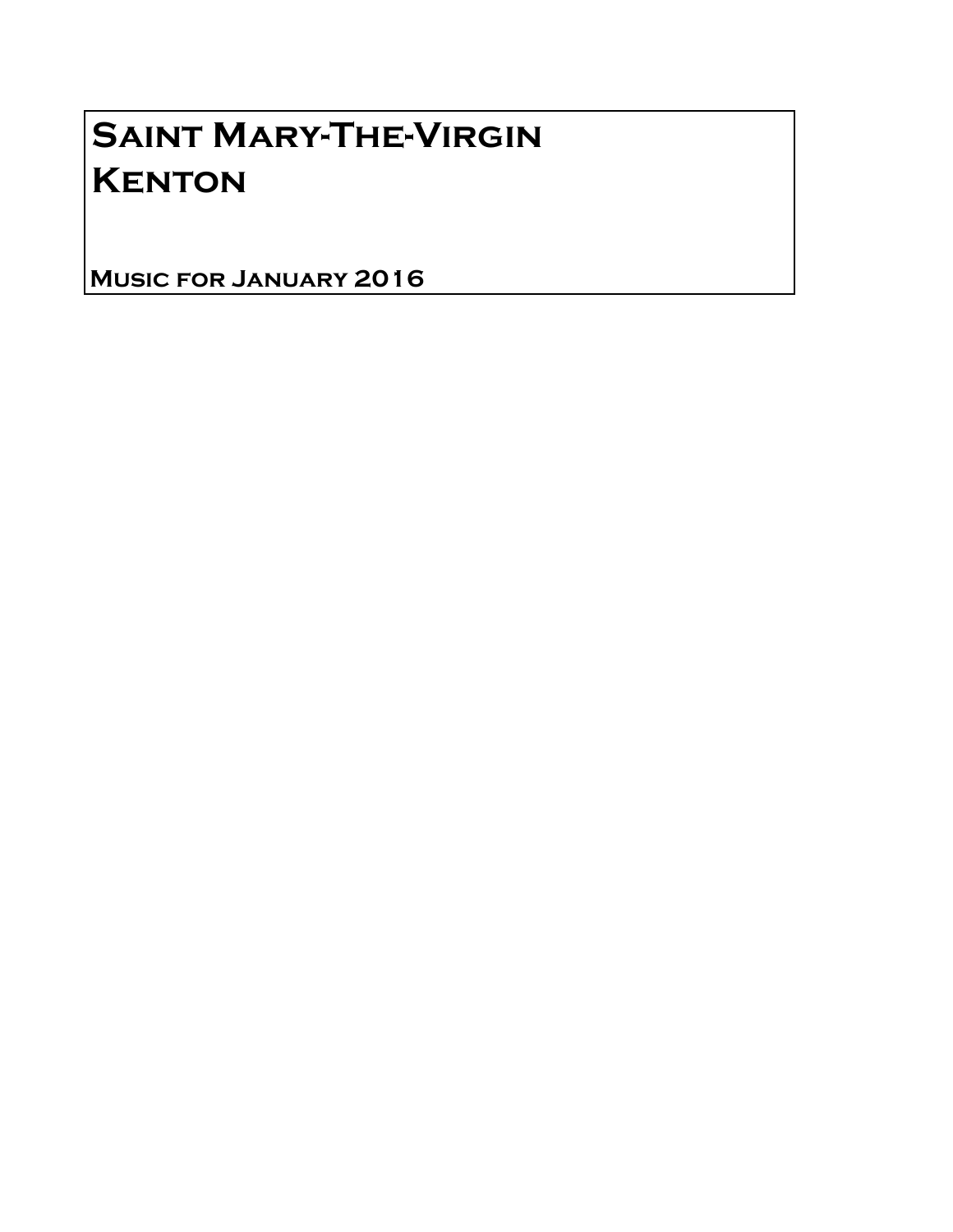## **1st January New Year's Day / BVM**

| Introit                   | 161 (t385)   | For Mary, Mother of the Lord |
|---------------------------|--------------|------------------------------|
| <b>Responsorial Psalm</b> | Page         | First setting                |
| Gradual                   |              |                              |
| Offertory                 | <b>SHEET</b> | Lord, for the years          |
| Communion                 | 40           | What child is this           |
| Recessional               | 25           | God rest ye merry gentlemen  |

Setting Merbecke At communion Song of Mary

#### **3rd January Epiphany (transferred)**

| Introit<br><b>Responsorial Psalm</b> | 52<br>Page | O worship the Lord in the beauty of holiness |
|--------------------------------------|------------|----------------------------------------------|
| Gradual                              | 36         | The first Nowell                             |
| Offertory                            | 308        | Thee we adore                                |
| Communion<br>Recessional             | 47         | As with gladness                             |
|                                      | Setting    | Mass of St Gregory & Lourdes II Gloria       |

At communion Coventry Carol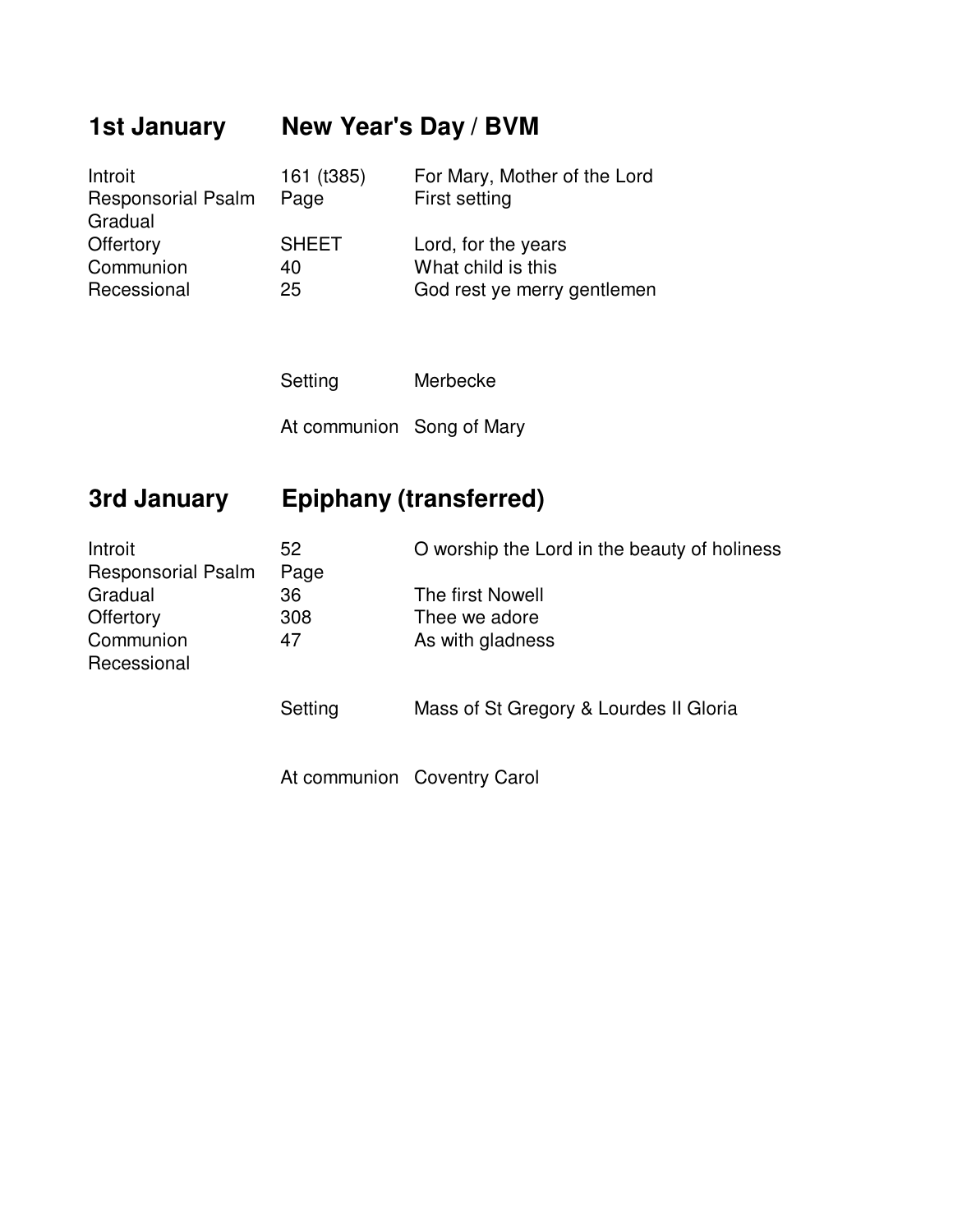#### **10th January Ordinary Time I - Baptism of Jesus**

| Introit                   | 58 (t12) | The sinless one to Jordan came      |
|---------------------------|----------|-------------------------------------|
| <b>Responsorial Psalm</b> | Page     | First setting                       |
| Gradual                   |          |                                     |
| Offertory                 | 137      | Come down, O Love divine            |
| Communion                 | 419      | O Holy Spirit, Lord of grace        |
| Recessional               | 465      | Thou didst leave thy throne         |
|                           | Setting  | Frances Bradford & Lourdes I Gloria |

At communion Let all the world

#### **17th January Ordinary Time II**

| Introit                   | <b>CH661</b>     | Songs of thankfulness and praise                |
|---------------------------|------------------|-------------------------------------------------|
| <b>Responsorial Psalm</b> | Page             | First setting                                   |
| Gradual                   |                  |                                                 |
| Offertory                 |                  | CH377 (t NEH205) Lord accept the gifts we offer |
| Communion                 | CH <sub>54</sub> | As the deer pants for the water                 |
| Recessional               | <b>CH388</b>     | Shine, Jesus                                    |
|                           |                  |                                                 |

Setting Missa Simplex & Lourdes I Gloria

At communion O Lord my heart is not proud